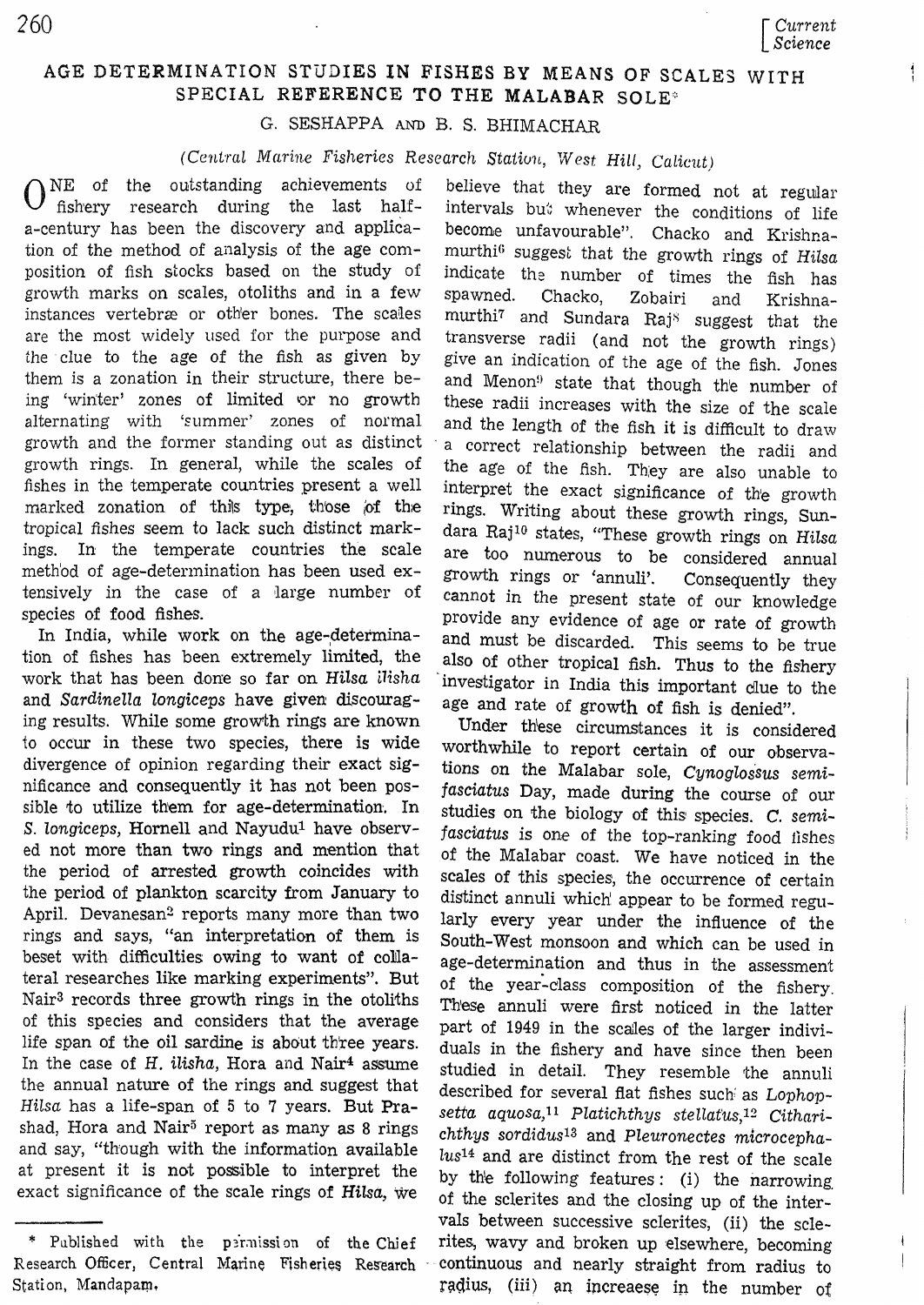radii outward of the annulus, the new radii commending just near the annulus, and (iv) the portions of the radii outward of the annulus being frequently not in a straight line with the portions inward of it, but inclined at an



Photomicrographs of Scales of *Cynoglossus semifasciatus*. A. Scale showing two annuli.  $\times 10$ . (Female, total length 15·5 cnl. ovary in stage \1', captured on 17th January 1951). *R.* Seale showing one annulus. X 10. (Female, total length  $15.6$  cm., ovary in stage V, captured on 9th May 1951),  $C$ . Scale showing no annuli.  $\times$ 10. (Female, total length II. cm., ovary in stage III, captured on 9th May 1951).

angle or even disconnected at the annulus. Photomicrographs A, B and C show scales of C. semifasciatus with two, one and no annuli respectively. Scales with more than two annuli have not been noticed so far. Several otoliths have also been examined but no rings have been noticed in them.

 $\sum_{i=1}^{n}$ 

. 4

The breeding season in the case of the Malaba $\cdot$ sole is spread over a long period, starting from about October and continuing up to about May of the following year. There is thus a very short break in the recruitment of young ones to the fishery and except during the earlier months of the breeding season when the new recruits remain quite distinct from the members of the older generations, it is difficult to recognize the different age-groups by means of a length frequency curve as the modes in the latter do not stand out clearly. During the year 1950-51 however, it was possible to watch carefully the stock of the preceding pre-monsoon period during its passage through the fishery, by a study of periodical random samples taken during different months of the year. The following table summarizes the data relating to the occurrence of growth rings in random samples of this stock during the period September, 1950, to December, 1950.

As is evident from this table, the rings appeared gradually at the margins of the scales and growth occurred subsequently outside the rings. While the majority of the individuals examined in September had already developed the annuli by then, in others the appearance of the annuli was noticed only a little later. But in November out of 248 individuals, only two were without rings and of the others only two had 'closed' (that is, still not growing) margins. In December and subsequent months all individuals of the previous pre-monsoon generation without exception, revealed the presence of rings and 'open' (that is, growing) margins. Large numbers of individuals of the new postmonsoon generation (which were widely distinct from the rest until February) were also examined and found to have no annuli at all. No rings were found on the scales of the new recruits during the year 1949-50 also, and no 'closed' margin phase occurred in individuals of any size before the monsoon season.

The growth rings occurring in the scales of fishes in the temperate countries are indicative of seasonal differences in growth and are obviously related to the regularly occurring seasonal

| TABLE |  |
|-------|--|
|-------|--|

|                                                                                                                                                                                                                                                                       | September                                                                | October                             | November                                                | Decen bet |
|-----------------------------------------------------------------------------------------------------------------------------------------------------------------------------------------------------------------------------------------------------------------------|--------------------------------------------------------------------------|-------------------------------------|---------------------------------------------------------|-----------|
| 1 Total number examined<br>2 Number with no rings<br>3 Number with one ring and 'closed' margin $178 + 23$ (not clear)<br>4 Number with one ring and 'open' margin<br>5 Number with two rings and 'closed' margin $12+4$<br>6 Number with two rings and 'open' margin | $\ldots$ 405<br>$\cdots$ 45<br>$124+15$<br>$\ddot{\phantom{a}}$<br>$1+3$ | 16<br>$9+2$ (not clear)<br>$+6+1$ ( | 248<br>$0+2$ (not clear)<br>-234<br>$S + 2$ (not clear) | 102<br>95 |